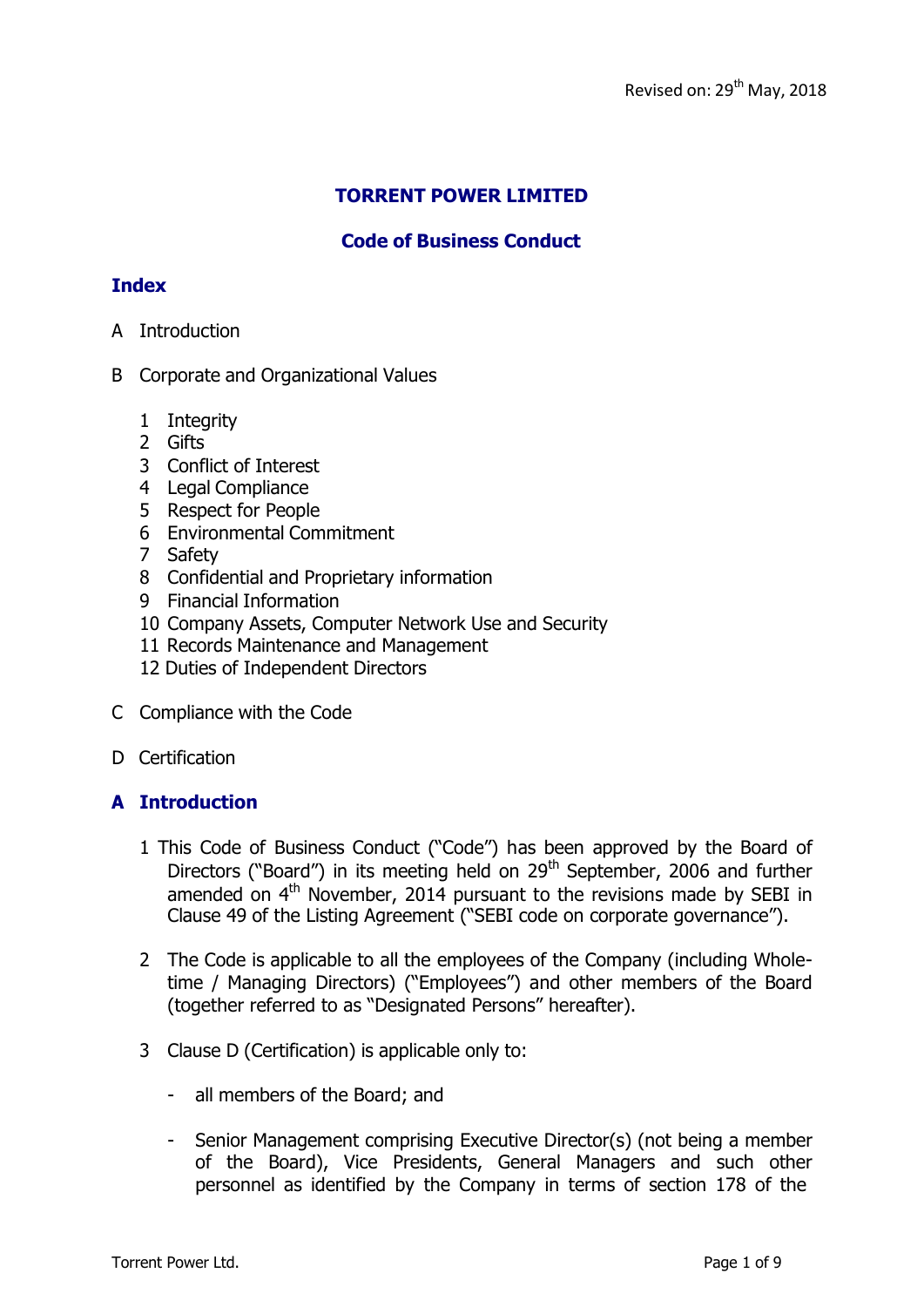Companies Act, 2013 and rules made thereunder (including any statutory modification(s) or re-enactment(s) thereof) ("Senior Management").

- 4 The Code lays down important Corporate and Organizational Values that shape the Company's value system and business practices and represents cherished values of the Company.
- 5 The Code provides guidance to all Designated Persons in recognizing and dealing with important ethical and legal issues and fosters a culture of honesty and accountability.
- 6 This Code is not intended to cover every legal or ethical issue that may arise in course of the business. When required, advice or guidance must be taken from the relevant authority.

## **B Corporate and Organizational Values**

## **1 Integrity – doing what is right**

Personal integrity, upheld on a day-to-day basis, is the unshakable foundation for corporate integrity. Long-term, trusting business relationships are built by being honest, open and fair.

Designated Persons are expected to uphold the highest professional standards.

### **2 Gifts**

Designated Persons will not solicit any gifts and would reject any unsolicited gifts from their business relationships arising out of their association of the Company.

### **3 Conflict of Interest**

Designated Persons, whether dealing in personal or official capacity, are expected to avoid activities, agreements, positions, business investments or interests, and other situations which are conflicting/ apparently conflicting with interests of the Company or which interfere/may interfere with the discharge of their duties to the Company.

For Employees, it would always be conflict of interest to work simultaneously for any entity/purpose.

For all other Designated Persons i.e. members of the Board other than Wholetime/ Managing Directors, to work simultaneously for a competitor, material customer or supplier, would be considered as conflict of interest, except for the work in the nature of professional services such as engineering, architectural, legal, financial etc., undertaken in the ordinary course of their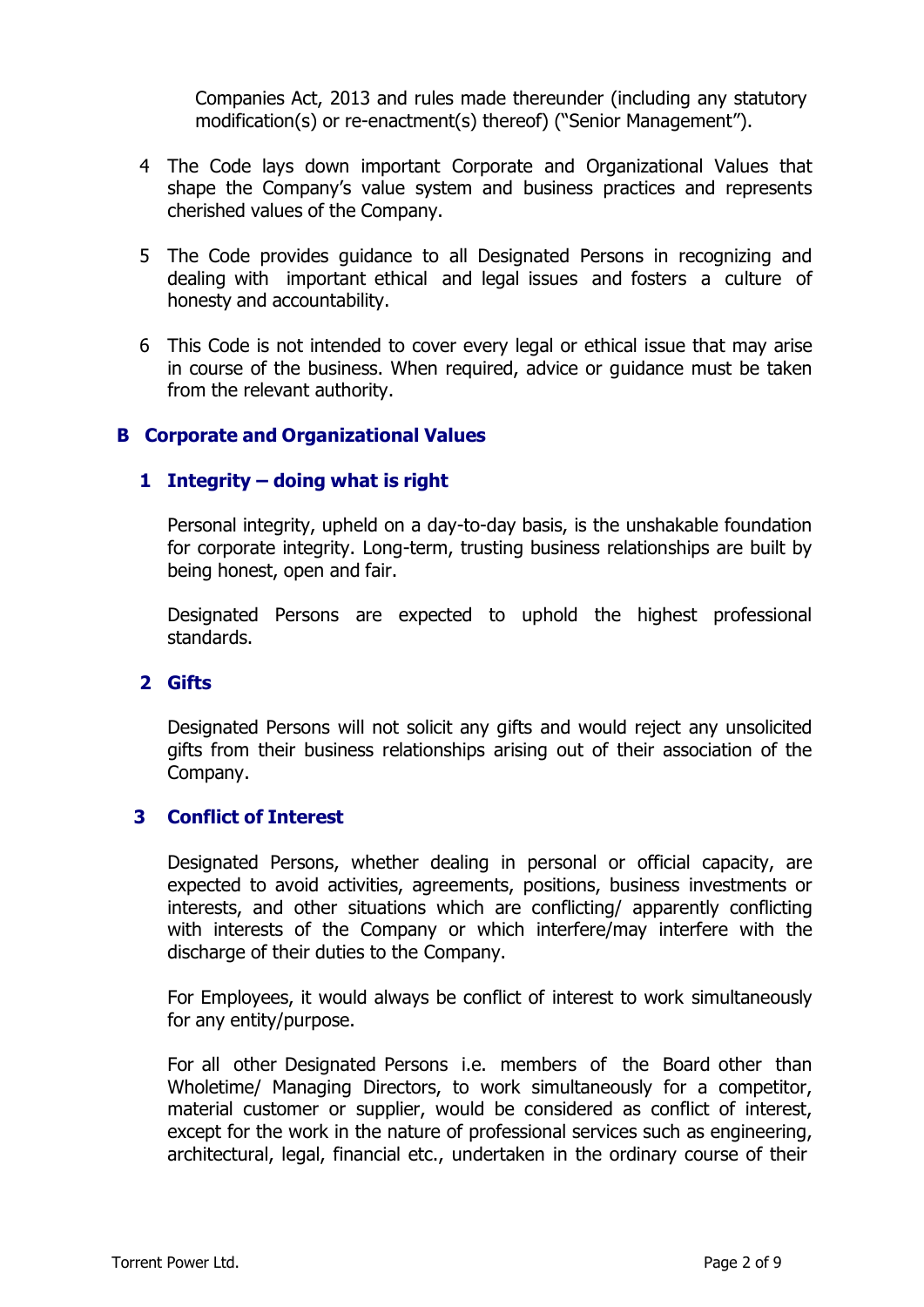business and not in potential conflict with the interests of the Company, whether in the form of information, advice or action.

### **4 Legal Compliance**

The Company's policy on legal compliance requires every employee to adhere to the legal and regulatory requirements, in all respects, that affect his or her job. The employees must adhere to this policy on legal compliance and associated reporting.

It is essential that information provided to the regulators is accurate and not misleading.

### **5 Respect for People**

Designated Persons are expected to treat co-employees / co-members and business associates fairly and, irrespective of hierarchical level, with dignity and respect. Being treated fairly means that employees / Directors shall be judged on merits.

Senior Management Cadre must maintain an open line of communication and listen to all employees.

### **6 Environmental Commitment**

The Company's business will be conducted in an environmentally friendly and responsible manner.

Employees shall:

- ensure compliance with the spirit and intent of environmental laws, regulations and standards; and
- incorporate environmental protection as an integral part of the design, production, operation and maintenance of Company's facilities.

### **7 Safety**

Company assigns highest priority to the safety of its Designated Persons. No job is important enough to justify unsafe operations. Supervisors and managers are responsible for monitoring the use of all reasonable safeguards in the workplace including Company procedures, safe work practices, and personal protective equipment.

However, ultimately all Designated Persons are responsible for their own safety. Every Designated Persons must, for his or her own and fellow workers' health and welfare, abide by the Company procedures and safe work practices, and use all appropriate personal protective equipment.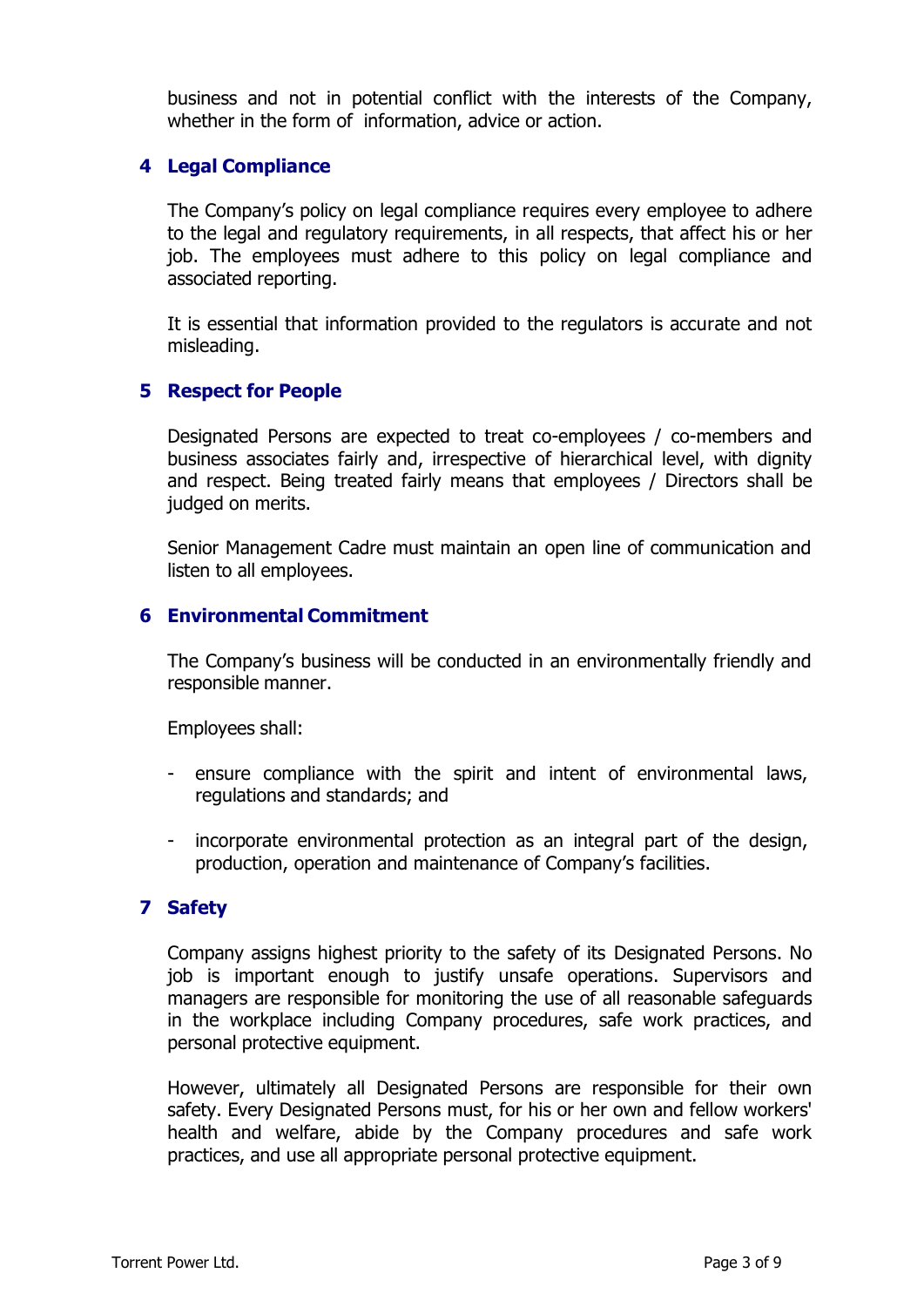## **8 Confidential and Proprietary Information**

Company information, including self-generated computer software applications, may be confidential or proprietary. Designated Persons have to be careful about disclosure of such information to people outside the Company or to Designated Persons who need not know or possess the same.

When there is a legitimate business need to share confidential or proprietary information with outsiders, it may be disclosed after prior approval of appropriate authority and under an appropriate confidentiality agreement protecting such information.

Confidential and proprietary information must not be treated casually or left unprotected.

Designated Persons are prohibited from using Company's property or information, or their position within the Company, for personal gain.

### **9 Financial Information**

Financial information on Company's operations and performance provided to shareholders, equity analysts, creditors, newspapers and such others, whether statutory or voluntary, must be accurate and reliable.

Disclosure of financial and business information to the public at large or to any interested person shall be governed by the "Code of Corporate Disclosure Practices for Prevention of Insider Trading" prescribed by SEBI.

Communication to the Press or such other media will be organized by the Corporate Communications Department and Designated Persons should not talk about Company matters with a reporter, either on or off the record, without first contacting the Corporate Communication Department.

In order to protect the investing public, securities laws make it illegal for those with 'unpublished price sensitive information' to buy or sell securities (stocks, bonds, options, etc.). Designated Persons must not indulge in insider trading and abide by the Company's **Code of Conduct for Prevention of Insider Trading**.

### **10 Company Assets, Computer Network Use and Security**

Designated Persons must make responsible use of Company assets in their personal possession such as telephones, computers and other hardware, software, internet connection, networks and the information that runs on them in a responsible manner.

Designated Persons must: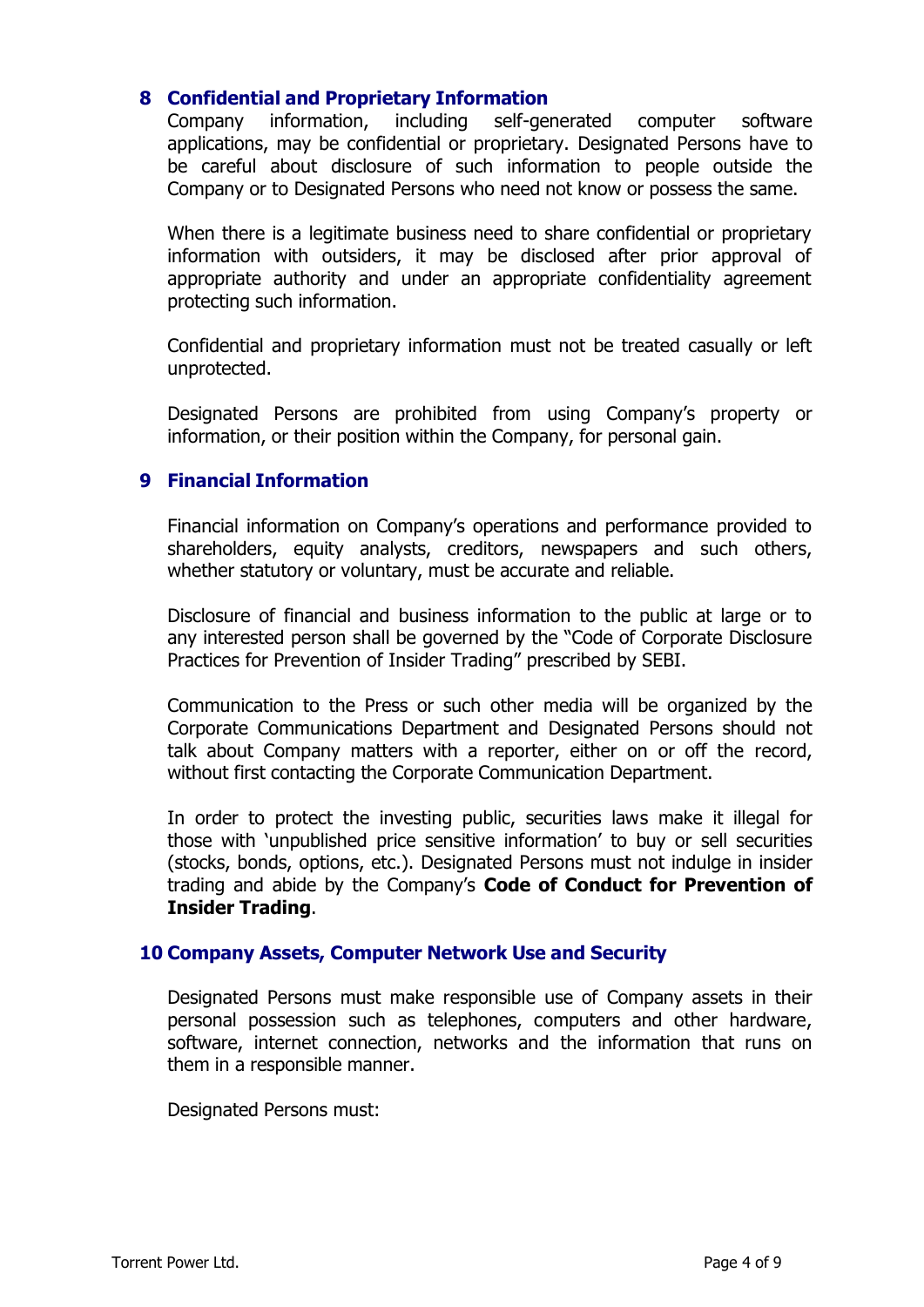- use telephone, computers and peripherals and internet responsibly and primarily for legitimate business purposes and personal uses should be reasonable and kept to a minimum.
- protect the security of computer systems.
- not engage in communications that might be considered offensive, derogatory, defamatory, harassing, obscene or otherwise vulgar.
- not use Company communications systems to improperly disseminate copyrighted or licensed materials, or proprietary information.
- not use Company communications systems to transmit chain letters, advertisements or solicitations (unless authorized).
- not visit inappropriate Internet sites; and
- always protect information used to access computers, networks or systems.

Company's electronic communications system and information will be monitored for compliance with Company's policies and applicable laws. Designated Persons must note that they are not entitled to privacy privilege in respect of the same.

## **11 Records Maintenance and Management**

Designated Persons must maintain and manage appropriate records and information pertaining to affairs of the Company under their purview, including records and information in electronic form like e-mails, computer files etc.

### **12 Duties of Independent Directors**

The Independent Directors of the Company shall discharge their duties as per the "Code for Independent Directors'' specified under Schedule IV read with section 149(8) of the Companies Act, 2013 (including any statutory modifications or re-enactment thereof). The list of such duties is attached herewith as **Annex A**.

### **C Compliance with the Code**

As a condition of employment / association with the Company, Designated Persons are expected to comply with and strictly adhere to the standards of conduct contained in this Code and underlying policies and procedures. When in doubt, this Code casts the responsibility on the Employee to seek clarification and guidance as to the proper course of conduct from relevant authority.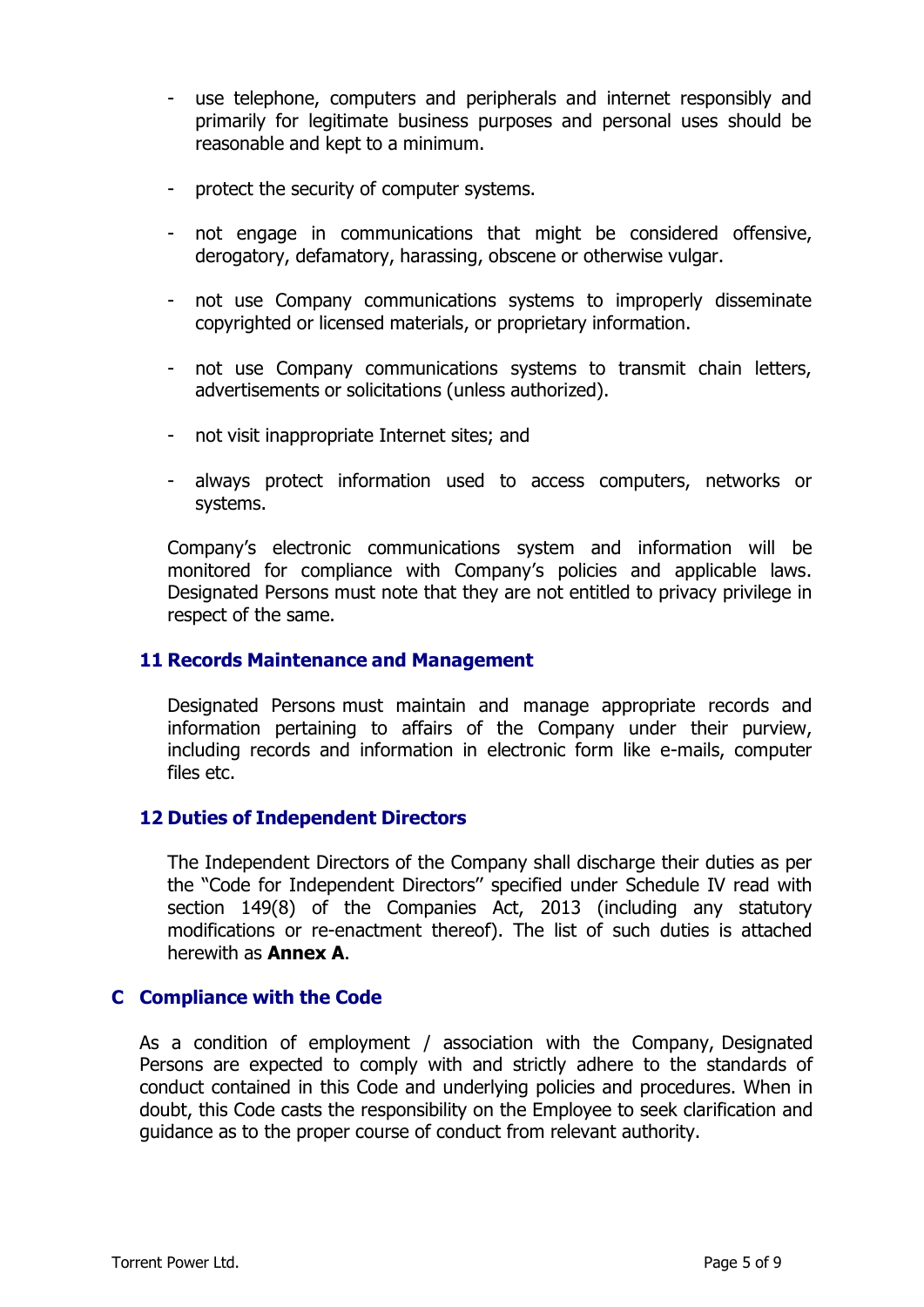Designated Persons who are aware of any misconduct under this Code, illegal activity, fraud or abuse of Company assets must report such matters through the Whistle Blowing mechanism of the Company. Any Designated Person reporting any misconduct shall be suitably protected and no unjust action will be taken against any such person for making such a report.

## **D Certification**

Members of the Board and Senior Management shall every year affirm to the Board of Directors their compliance with the Code in the format attached herewith as **Annex B**.

The Managing Director will make a declaration in the annual report for each year that the above affirmations have been received from the Members of the Board and Senior Management.

\*\*\*\*\*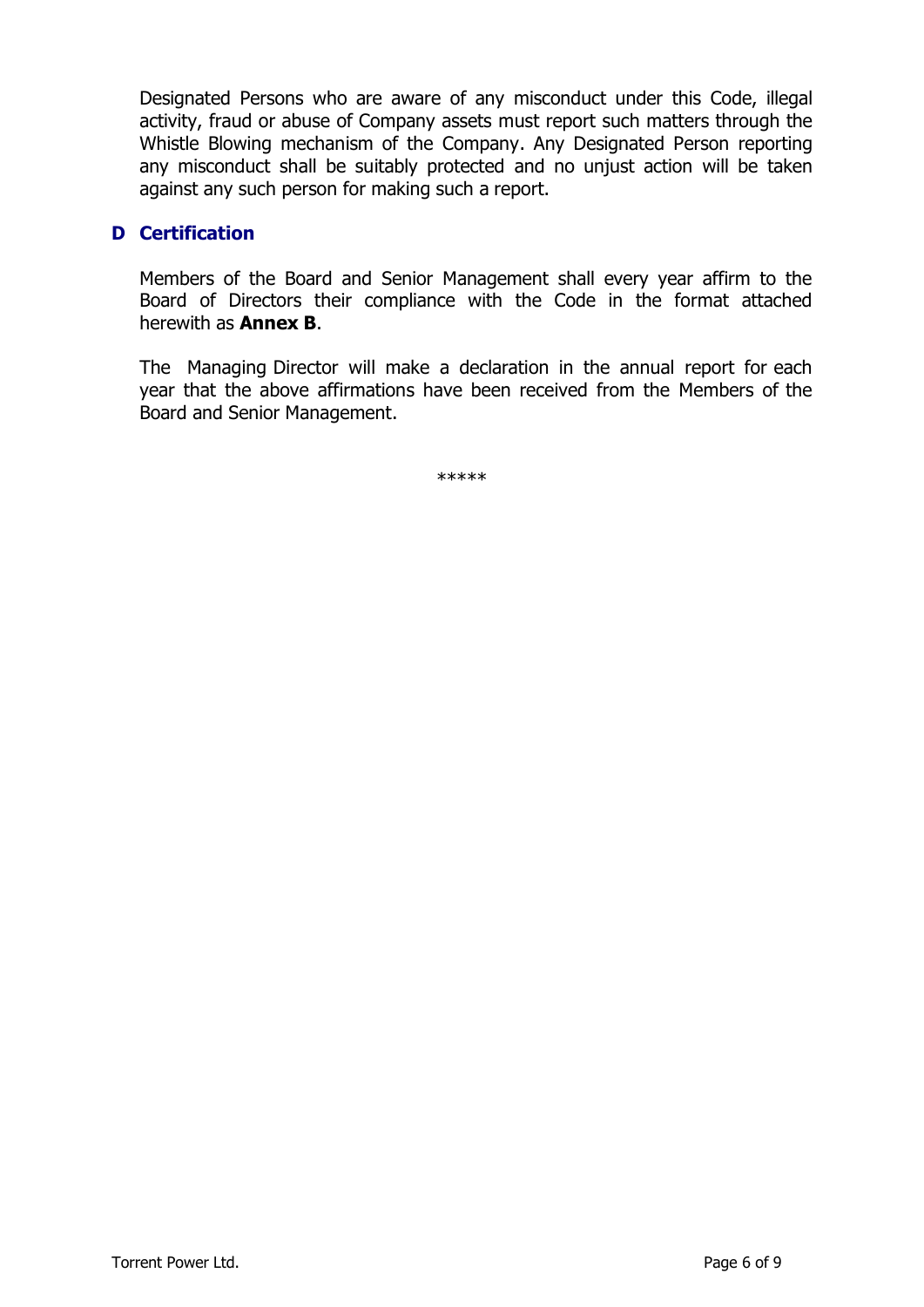## **Annex A**

## **Duties of Independent Director as specified in the "Code for Independent Directors" [Schedule IV read with section 149(8) of the Companies Act, 2013]**

The Independent Directors shall-

- (1) undertake appropriate induction and regularly update and refresh their skills, knowledge and familiarity with the company;
- (2) seek appropriate clarification or amplification of information and, where necessary, take and follow appropriate professional advice and opinion of outside experts at the expense of the company;
- (3) strive to attend all meetings of the Board of Directors and of the Board committees of which he is a member;
- (4) participate constructively and actively in the committees of the Board in which they are chairpersons or members;
- (5) strive to attend the general meetings of the company;
- (6) where they have concerns about the running of the company or a proposed action, ensure that these are addressed by the Board and, to the extent that they are not resolved, insist that their concerns are recorded in the minutes of the Board meeting;
- (7) keep themselves well informed about the company and the external environment in which it operates;
- (8) not to unfairly obstruct the functioning of an otherwise proper Board or committee of the Board;
- (9) pay sufficient attention and ensure that adequate deliberations are held before approving related party transactions and assure themselves that the same are in the interest of the company;
- (10) ascertain and ensure that the company has an adequate and functional vigil mechanism and to ensure that the interests of a person who uses such mechanism are not prejudicially affected on account of such use;
- (11) report concerns about unethical behaviour, actual or suspected fraud or violation of the company's code of conduct or ethics policy;
- (12) acting within his authority, assist in protecting the legitimate interests of the company, shareholders and its employees;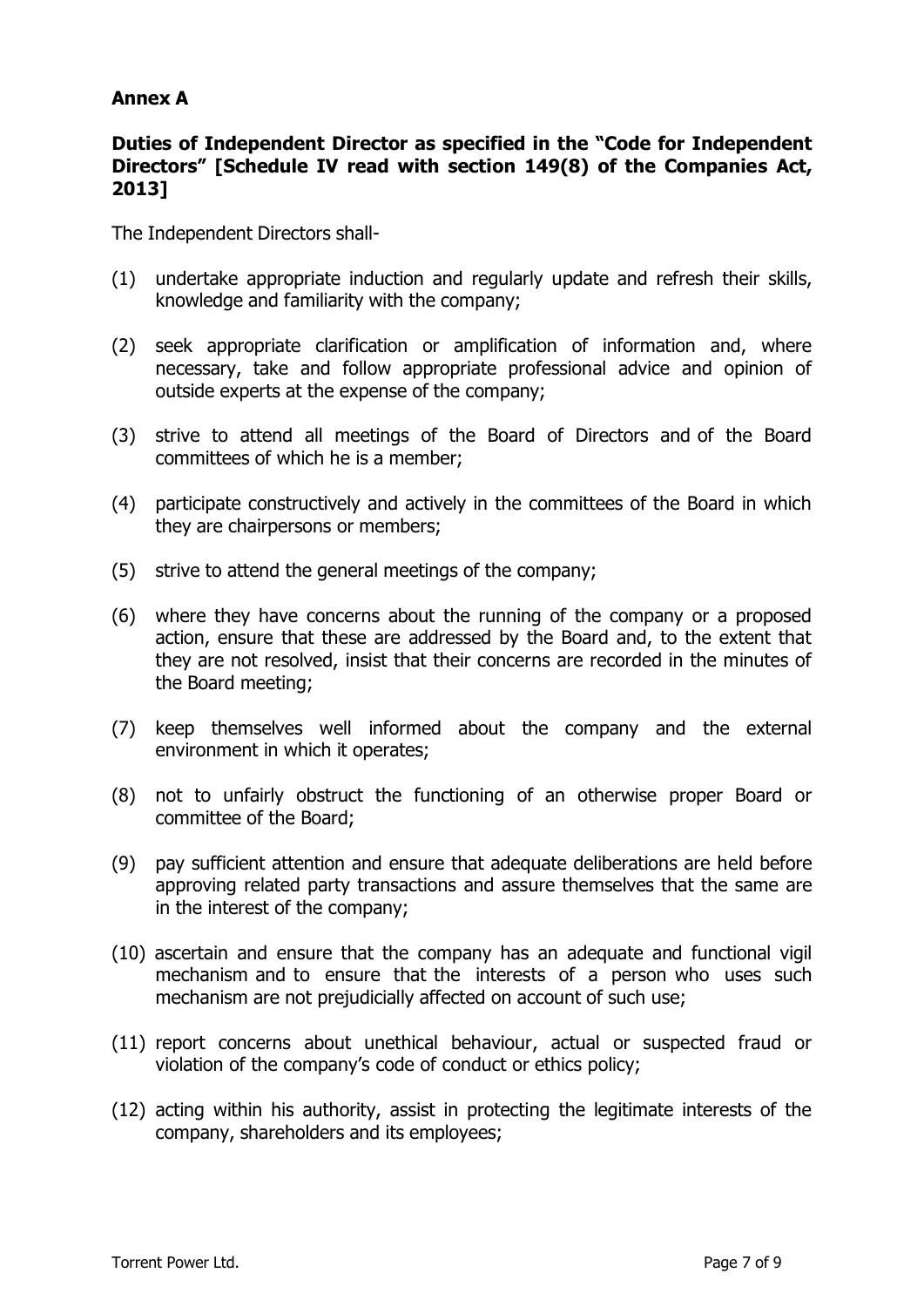(13) not disclose confidential information, including commercial secrets, technologies, advertising and sales promotion plans, unpublished price sensitive information, unless such disclosure is expressly approved by the Board or required by law.